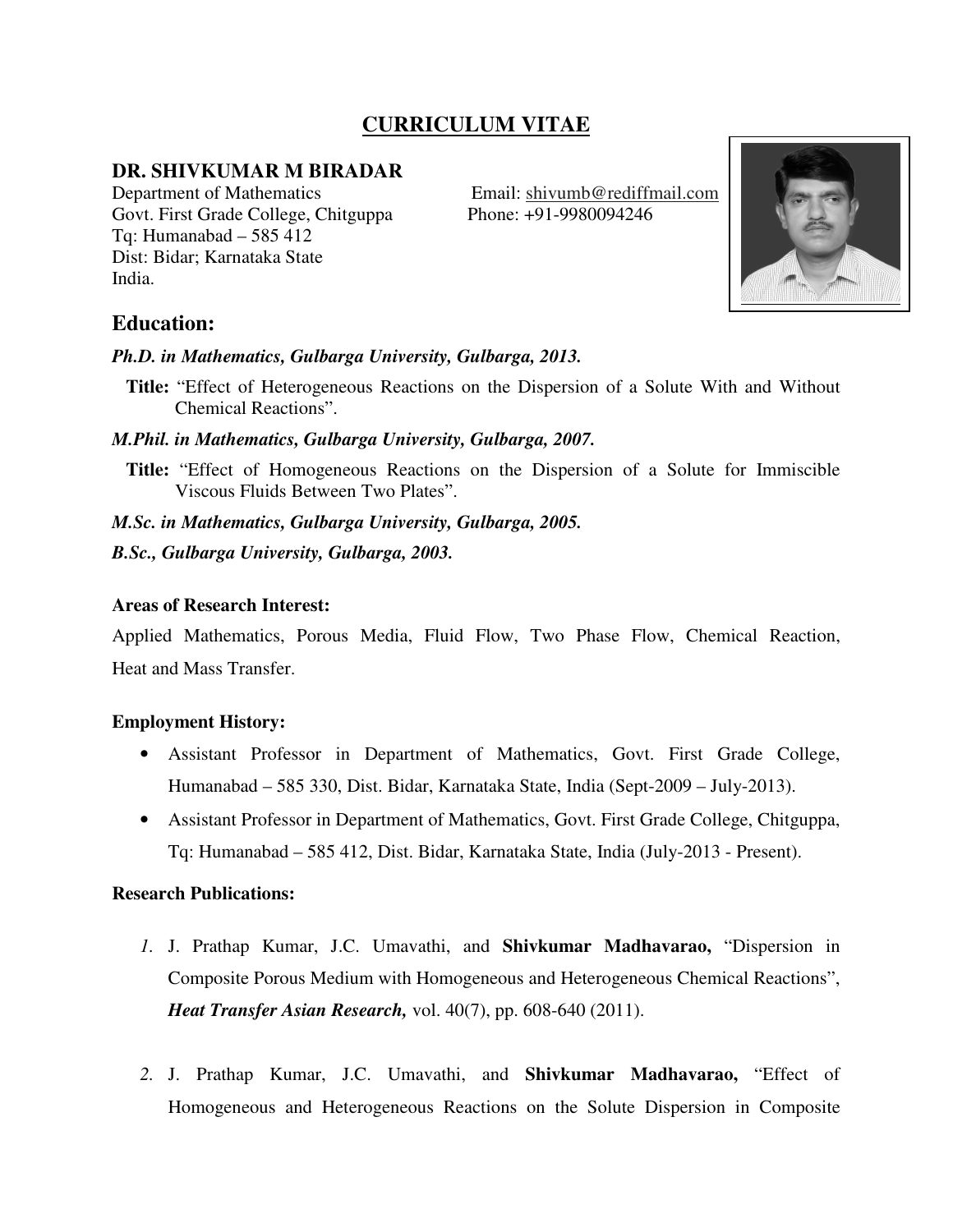Porous Medium", *International Journal of Engineering, Science and Technology,* vol. 4(2), pp. 58-76 (2012).

*3.* J. Prathap Kumar, J.C. Umavathi, and **Shivkumar Madhavarao,** "Dispersion in an Horizontal Channel Containing Electrically Conducting and Viscous Immiscible Fluids with and without Chemical Reactions", *Journal of Applied Fluid Mechanics*  (COMMUNICATED).

#### **Research Work Presented at International Conferences:**

- Attended and Presented a Paper entitled **" Effect of homogeneous and heterogeneous reactions on the dispersion of a solute for two fluid model "** in International Conference on Frontiers in Fluid Mechanics (ICFFM-09), organized under the aegis of UGC-Centre for Advanced Studies in Fluid Mechanics, Department of Mathemaitcs, Bangalore University, Bangalore-560001 during August 31 to September 2, 2009.
- Participated and Presented a paper entitled **"Dispersion of a Solute in Hertmann Two Fluid Flow Between Two Parallel Plates"** in 57<sup>th</sup> Congress of Indian Society of Theoretical and Applied Mechanics (ISTAM), an International Meet, organized by the Department of Applied Mathematics and Department of Mechanical Engineering, Defence Institute of Advanced Technology, (Deemed University), Girinagar, Pune, held from December 17-20, 2012.

# **Research Work Presented at National Conference / Symposium:**

- Attended and presented a paper in the National Symposium on **"Recent Advances in Applied Mathematics",** Sponsored by UGC- New Delhi under Special Assistance Programme, DRS-II held during February, 8-9, 2010.
- Attended and presented a paper entitled "**Unsteady solute dispersion in composite porous medium with homogeneous and heterogeneous chemical reactions"** in the National Conference on " Frontiers in Fluid Mechanics" held during February 22-23, 2011 at the Department of Studies and Research in Mathemaitcs, Gulbarga University,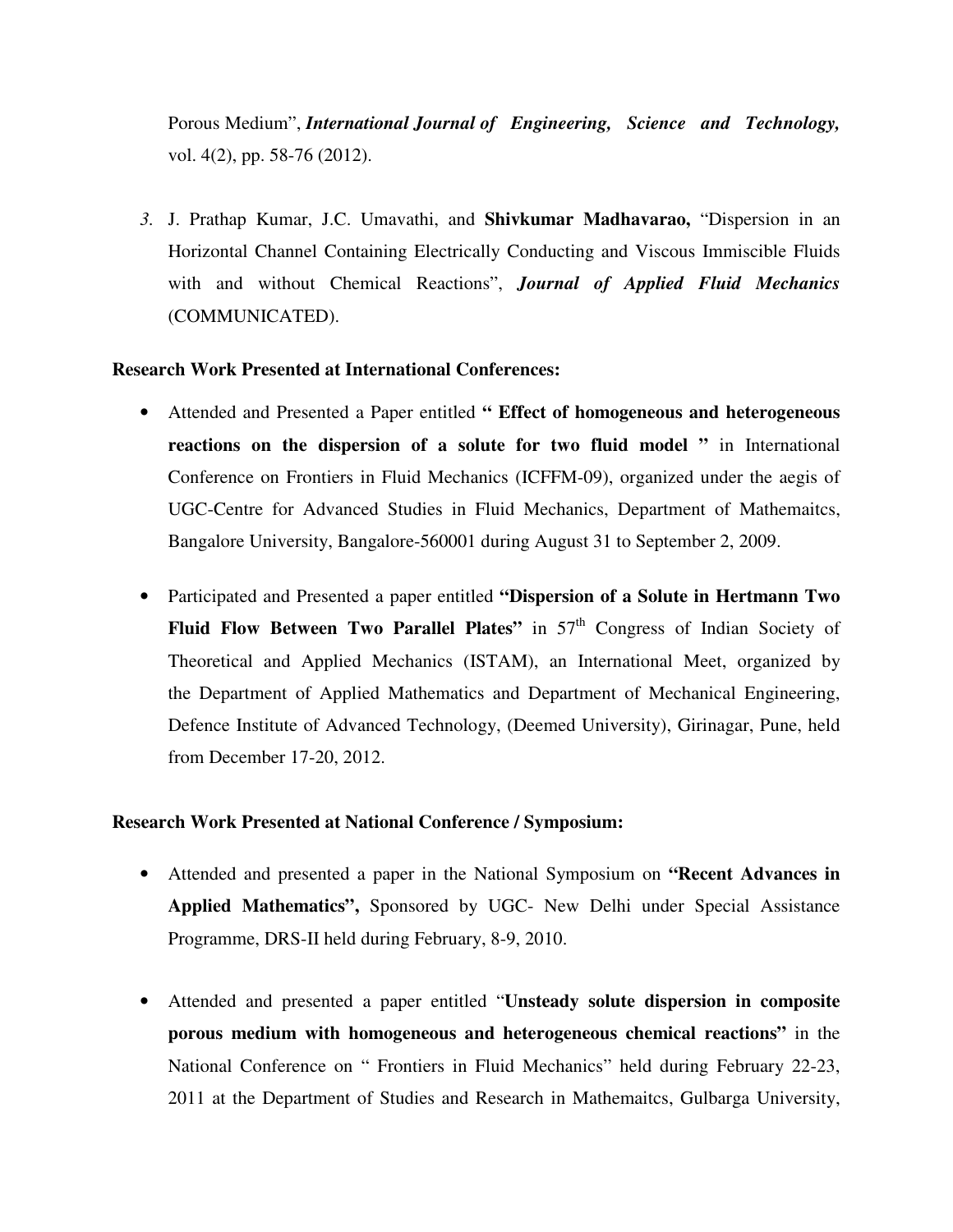Gulbarga, sponsored by University Grant Commission, New Delhi under the Special Assistance Programme, DRS-II.

- Participated and presented a paper entitled **"Effect of dispersion of a solute in an immiscible magnetohydrodynamic viscous flow between two parallel plates"** in the National Conference on "Recent Trends in Fluid Mechanics" held on 16<sup>th</sup> May, 2012 at the Department of Studies and Research in Mathemaitcs, Tumkur University, Tumkur, Sponsored by Centre for Industrial and Applied Mathematics and Dept. of Mathematics.
- Participated and presented a paper entitled **"Dispersion of Electrically Conducting and Viscous Fluids with Homogeneous and Heterogeneous Chemical Reactions"** in the National Conference on Advances in Mathematical Analysis and Applications held at K. S. Rangasamy College of Arts and Science, Tiruchengode on 12 and 13, August 2011.

### **National / International Seminars / Conferences / Workshops Attended:**

- Attended the Workshop in Mathematics held during March 26-28, 2007 at Department of Mathematics, Gulbarga University, Gulbarga, Under UGC Special Assistance Programme – DRS.
- Attended the National Seminar on "Fluid Mechanics" sponsored by University Grant Commission, New Delhi under the Special Assistance Programme DRS-II held at Department of Mathematics, Gulbarga University, Gulbarga, during March 24-25, 2009.
- Participated in the  $100<sup>th</sup>$  Indian Science Congress held at Culcutta Universtiy, Kolkata from January 3 – 7, 2013.

# **Participated in Orientation Program/Refresher Program/Training Program:**

• Participated in the TEACHER EMPOWERMENT TRAINING for ASSISTANT PROFESSORS conducted by the Department of Collegiate Education, Government of Karnataka in collaboration with Karnataka Jnana Ayoga during 18-24 September, 2011.